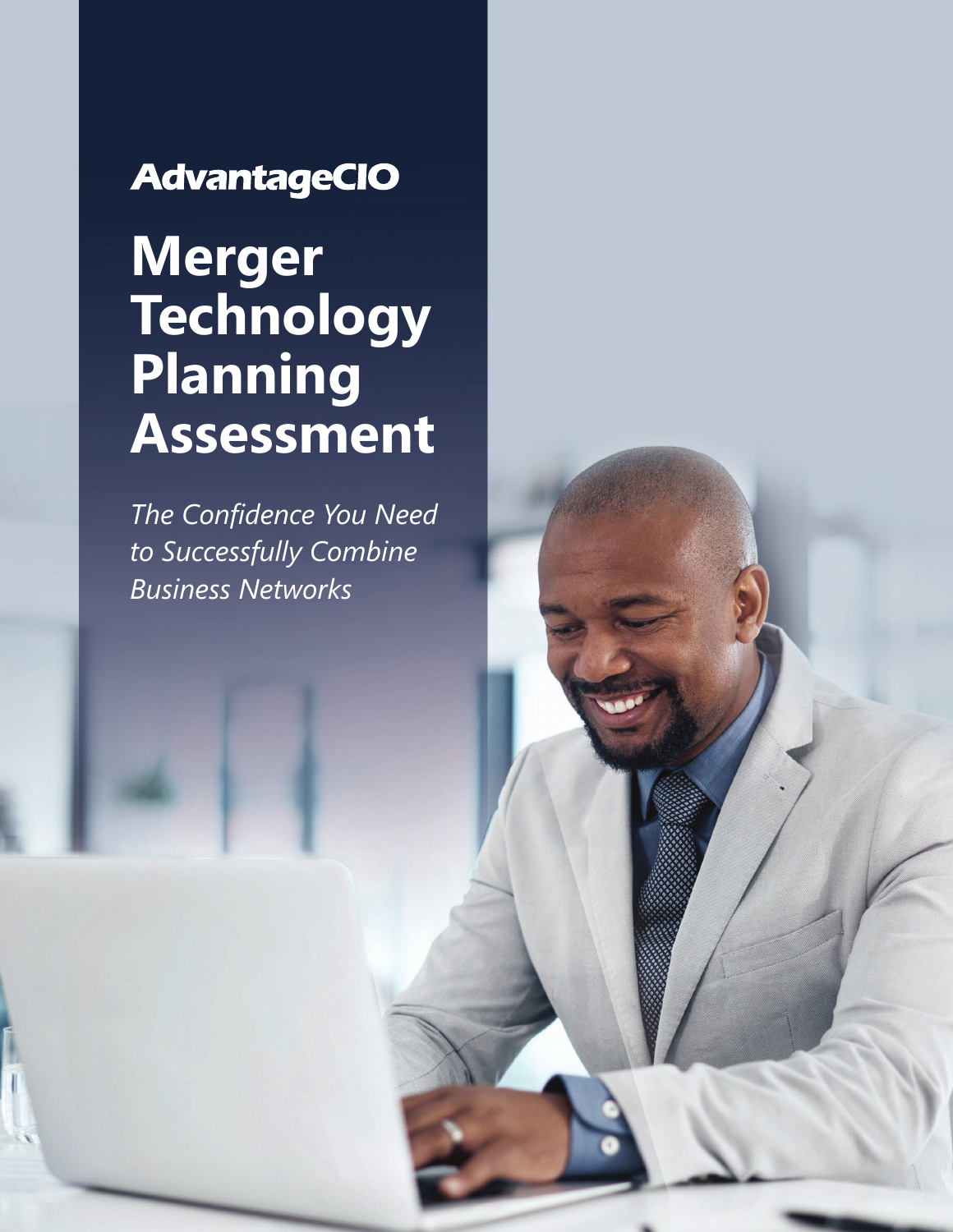## **AdvantageCIO**

## **ACIO Merger Technology Planning Assessment**

Credit union mergers are complicated. There are myriad considerations for executives to navigate including core decisions, account base configurations, plastics approaches, which branches will survive, and staffing considerations. Not the least of which are technology decisions you will need to make to get your network combined with another credit union's and executing business transactions every day without fail:

#### **What technology is in play at the other credit union?**



 $\leftrightarrow$  Can any of it be reused or disposed of?

Where in the life-cycle is their technology? How soon will you need to reinvest and are you inheriting any big headaches?



How can you optimize communications strategies to save money?



Where in the communications contract life-cycle is the other credit union? Are you inheriting high communications costs or long contracts?



How are their remote employees connecting to the network? Is it secure? Is it compatible with how your credit union does remote access? Can they be combined?



#### **Get Insight Fast!**

The AdvantageCIO Merger Technology Planning Assessment answers these questions and more. It is designed to provide clarity to the credit union executive regarding their merger technology planning and will outline recommendations for a smooth merger process.

We will review existing network configurations at both credit unions, inventory equipment and communications, identify areas for optimization, and provide a road map for successful and cost effective use of technology to help make the merger a success.

#### **The Merger Technology Planning Assessment**

*Includes a review of everything you need to consider when merging two networks:*

#### **Network Architecture**

**i.** Automated network and software inventory (scanning appliance attached to each credit union's network)

- **ii.** Review of existing network topology information
- **iii.** WiFi review

**iv.** Provide AdvantageCIO generated combined network topology diagram

**v.** Hardware life cycle review and inventory

**vi.** Review of IT vendor supplied equipment capacity reports, if any

**vii.** Review data communications infrastructure and monthly spend (you will need to provide Telephone company invoicing)

**viii.** Remote worker connectivity review

#### **Systems Architecture**

**i.** Review Windows network and domain infrastructure

**ii.** Review and document file and print sharing configuration

- **iii.** Review data backup and storage configurations
- **iv.** Review monitoring and alerting systems
- **v.** Review email configuration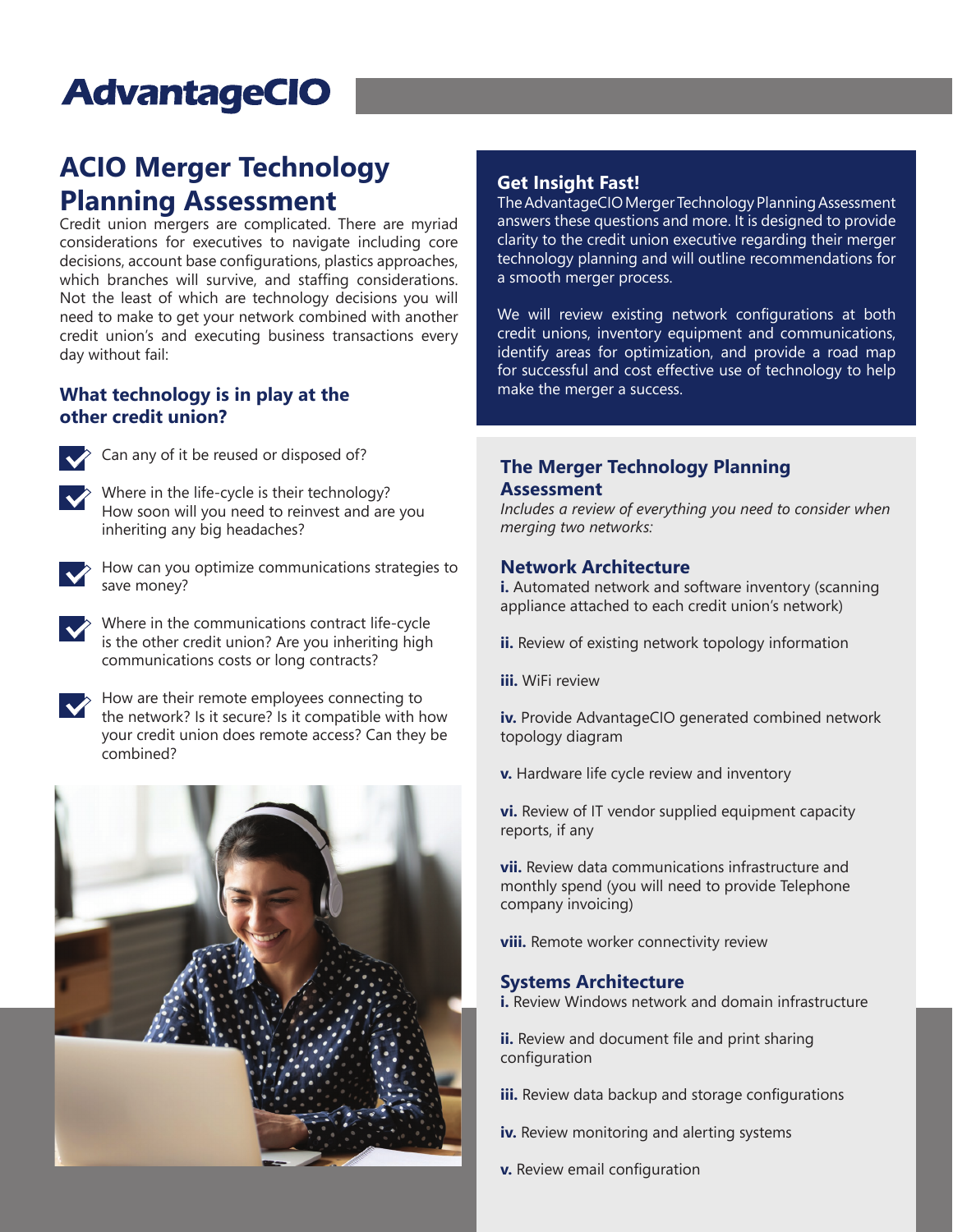

### **AdvantageCIO are Credit Union and Technology Experts**

For the past ten years, AdvantageCIO consultants have provided consulting expertise targeted at the credit union vertical. We understand the pressures executives face with compliance, planning, risk assessments, and technology management. Through our suite of services, we help executives successfully navigate this highly regulated landscape while saving money.

#### **AdvantageCIO offers consulting services in the following disciplines:**

Strategic Technology Plan – Ensure your technology and business plans are in alignment, and your tech investments make sense and work as hard for your members as you do



Technology Risk Assessments – Understand risks to your business and leverage controls you already own to help mitigate them



Technology Assessment – Understand your technology, how it is configured, and how to optimize it to maximize its effectiveness, reliability, and security for your network and data



Compliance – Turnkey comprehensive information security program that meets all GLBA requirements





Staff Cyber Education and Testing – Meet annual staff cybersecurity training requirements and ensure they are well tested and ready to meet the dynamic landscape of phishing and spam head-on



ACET Response – Completed ACET forms and supporting documentation

Merger Technology Planning Assessment – Be confident a merged network will carry your business plans forward and not hold you or your members back



Business Continuity – Full disaster recovery plans and business impact analysis gives you the confidence to face uncertain times



### **Contact Information:**

#### **AdvantageCIO**

CU\*Answers6000 28th Street SE Grand Rapids, MI 49546 Tel. 800.327.3478 Sales@advantagecio.com www.advantagecio.com